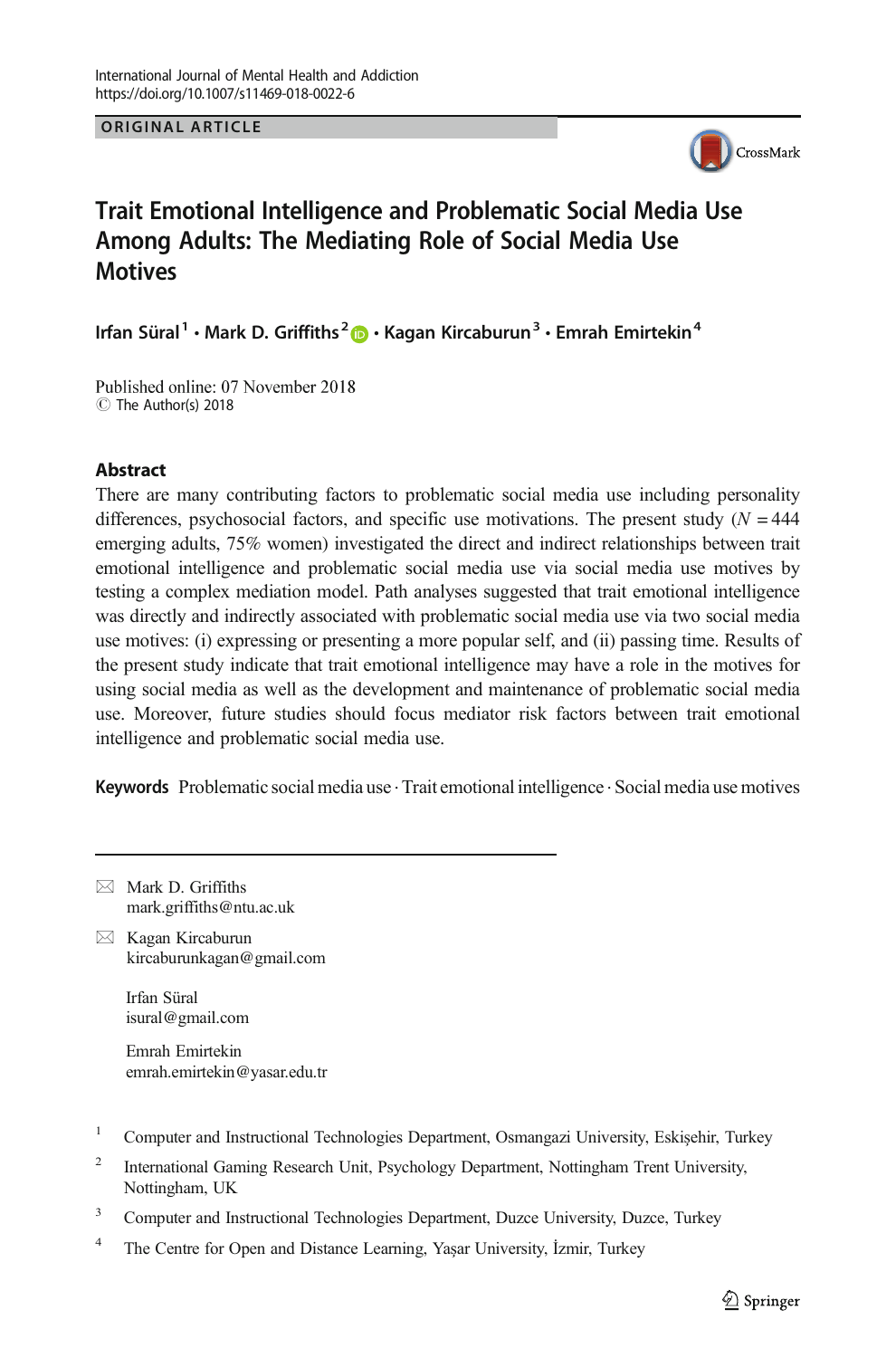Problematic social media use (PSMU) has been an increasing concern among researchers and health professionals. Studies reporting prevalence rates of this phenomenon report different proportions of problematic users ranging between 2% and 47% (e.g., Alabi [2013;](#page-8-0) Bányai et al. [2017](#page-8-0); Jafarkarimi et al. [2016;](#page-8-0) Olowu and Seri [2012](#page-9-0); Shensa et al. [2017\)](#page-9-0). Although there is wide variation in the prevalence rates—most probably due to non-representative samples and the collecting of data in different cultures (Bányai et al. [2017](#page-8-0))—a small minority of individuals consistently report addiction-like symptoms, become problematic users, and experience detrimental effects from it (Hawi and Samaha [2017;](#page-8-0) Kuss and Griffiths [2017;](#page-8-0) Satici [2018](#page-9-0)).

Various scholars have proposed different theoretical models in order to understand and explain why some individuals develop and maintain problematic use of different Internet applications. The Interaction of Person-Affect-Cognition-Execution (I-PACE) model suggests that an individual's core characteristic features (e.g., personality, social cognitions, psychosocial factors, and specific usage motives) are associated with the decision to use a specific application and obtaining gratifications from that particular platform, in which such factors lead to different types of specific Internet use disorders (Brand et al. [2016\)](#page-8-0). Additionally, uses and gratifications theory  $(U&G)$  asserts that individuals use specific media for specific motivations and gratifications and that individual differences (e.g., personality traits and motivations) affect user preferences and the frequency of use of that particular media (Katz et al. [1973](#page-8-0); Rubin [1993](#page-9-0); Ryan et al. [2014](#page-9-0)).

In addition to theoretical frameworks, empirical research also suggests that some variables are more important contributory factors for PSMU including personality (Andreassen et al. [2013](#page-8-0); Whaite et al. [2018\)](#page-9-0) and social media use motives (Chen and Kim [2013](#page-8-0); Floros and Siomos [2013](#page-8-0); Kircaburun et al. [2018\)](#page-8-0). In light of I-PACE model and U&G theory, the present study expected to find direct and indirect pathways from trait emotional intelligence (considered within the personality framework [Petrides and Furnham [2001](#page-9-0)]) to PSMU via social media use motives.

#### Trait Emotional Intelligence and Problematic Social Media Use

Trait emotional intelligence (TEI) has been defined as "the extent to which individuals attend to, process, and utilize affect-laden information of an intrapersonal (managing one's own emotions) or interpersonal (managing others' emotions) nature" (Petrides and Furnham [2003](#page-9-0), p.39) and refers to "a constellation of emotion-related self-perceptions and dispositions, assessed through self-report" (Petrides and Furnham [2003](#page-9-0), p. 40). TEI is a personality trait that comprise different facets such as well being (e.g., trait happiness and optimism), selfcontrol (e.g., emotion control, stress management, impulse control), sociability (e.g., social awareness, emotion management, assertiveness), and emotionality (e.g., emotion perception, and expression, trait empathy) (Petrides and Furnham [2001](#page-9-0); Petrides et al. [2016](#page-9-0)). Although to some extent TEI overlaps with other personality theories (such as Big Five), and despite some critics arguing that TEI does not capture any unique personality variance, it has a distinct place in the personality spectrum and lies at the lower levels of personality hierarchies with its relative specific focus on emotions (Petrides et al. [2016](#page-9-0), [2007](#page-9-0)).

TEI is considered an important construct in maintaining an individual's psychological wellbeing and life satisfaction (Petrides and Furnham [2001](#page-9-0)), as well as in avoiding health and behavioral problems (Austin et al. [2005](#page-8-0); Gugliandolo et al. [2015](#page-8-0)). This is because individuals with higher TEI deal with their problems using more rational coping (adaptive) strategies rather than emotional coping (maladaptive) strategies (Petrides et al. [2007](#page-9-0)).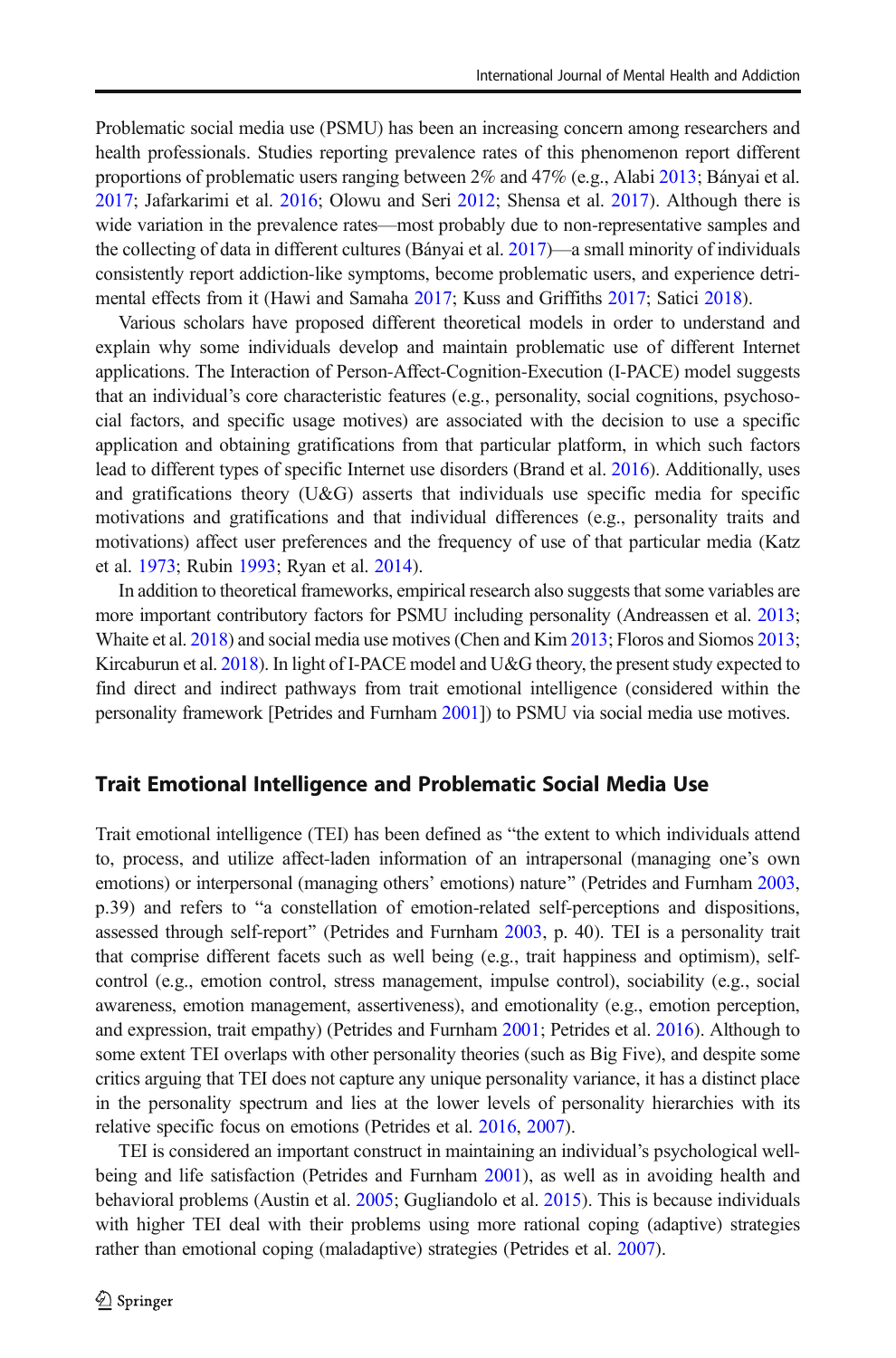It is well established that addictions and problematic behaviors (e.g., impulsive, compulsive) are maladaptive coping strategies that help individuals deal with real life problems (Kuss and Griffiths [2011](#page-8-0)). The predictive role of emotional intelligence in addictions (including substance and alcohol abuse) has been demonstrated in several studies. One systematic review posited that low emotional intelligence (e.g., regulation of emotions) may play an important role on the development and maintenance of problematic behaviors such as intensive drug and alcohol use (Kun and Demetrovics [2010\)](#page-8-0). Even though this review mostly focused on general emotional intelligence theory, its overlap with TEI suggests that the latter could also be important. In addition to chemical addictions, a small number of studies have demonstrated that lower TEI may be associated with higher problematic use of technological communication mediums such as smartphones, Internet, and gaming (Beranuy et al. [2009;](#page-8-0) Che et al. [2017](#page-8-0); Parker et al. [2008\)](#page-9-0). Some of these studies concluded that excessive technology users tend to be lonely which may have resulted from their low emotional and interpersonal abilities. Also, there is little doubt that problematic use of technology is a maladaptive coping strategy against problems in everyday life struggles and difficulties, which is demonstrated by individuals who are experiencing personality and psychosocial problems (Kuss and Griffiths [2011\)](#page-8-0). Therefore, it is both theoretically and empirically logical to expect from individuals who have low TEI to engage in higher problematic use of social media when compared to those with higher TEI.

#### The Mediating Role of Social Media Use Motives

Various scholars have investigated different motivations in order to understand the uses and gratifications of social media. The present study focuses upon motives such as (i) maintaining existing relationships, (ii) meeting new individuals and socializing, (iii) expressing or presenting more popular self (self-promotion), (iv) passing time, (v) providing entertainment, (vi) aiding task management, and (vii) providing information and education (Horzum [2016](#page-8-0)). U&G theory asserts that individuals' media use is affected by their individual differences (such as personality) and that in this case, motivations and gratifications underpin social media use (Rubin [1993](#page-9-0)). A recent study that tried to explain social media use motives with Big Five personality traits reported that individuals who were more extraverted and open to experience were using social media for social gratifications such as maintaining existing relationships and for task management and informational and educational gratifications. On the other hand, those who had lower conscientiousness used social media for expressing or presenting a more popular self (Kircaburun et al. [2018\)](#page-8-0). Another study found that university students high on agreeableness and conscientiousness were using Facebook to maintain their existing relationships, while extraverted ones used *Facebook* for informational and educational purposes and as a task management tool (Horzum [2016\)](#page-8-0). Similarly, given that those high on TEI are more extraverted, emotionally stable, agreeable, open, and conscientious (Siegling et al. [2015](#page-9-0)), TEI can be expected to alter individuals' motivations for social media use. For example, individuals low on TEI may use social media for their lack of real life social relationships, to present a more successful and popular self and to pass time. Higher TEI may be associated with higher social media use motivations of task management and obtaining information and education.

Using U&G, various studies have found that social media use motives such as entertainment, self-presentation, seeking friendship, relationship maintenance, and escapism are related to PSMU (Chen and Kim [2013](#page-8-0); Floros and Siomos [2013](#page-8-0); Huang [2011;](#page-8-0) Kircaburun et al. [2018](#page-8-0); Koc and Gulyagci [2013\)](#page-8-0). Evidence from prior literature and theoretical assumptions of U&G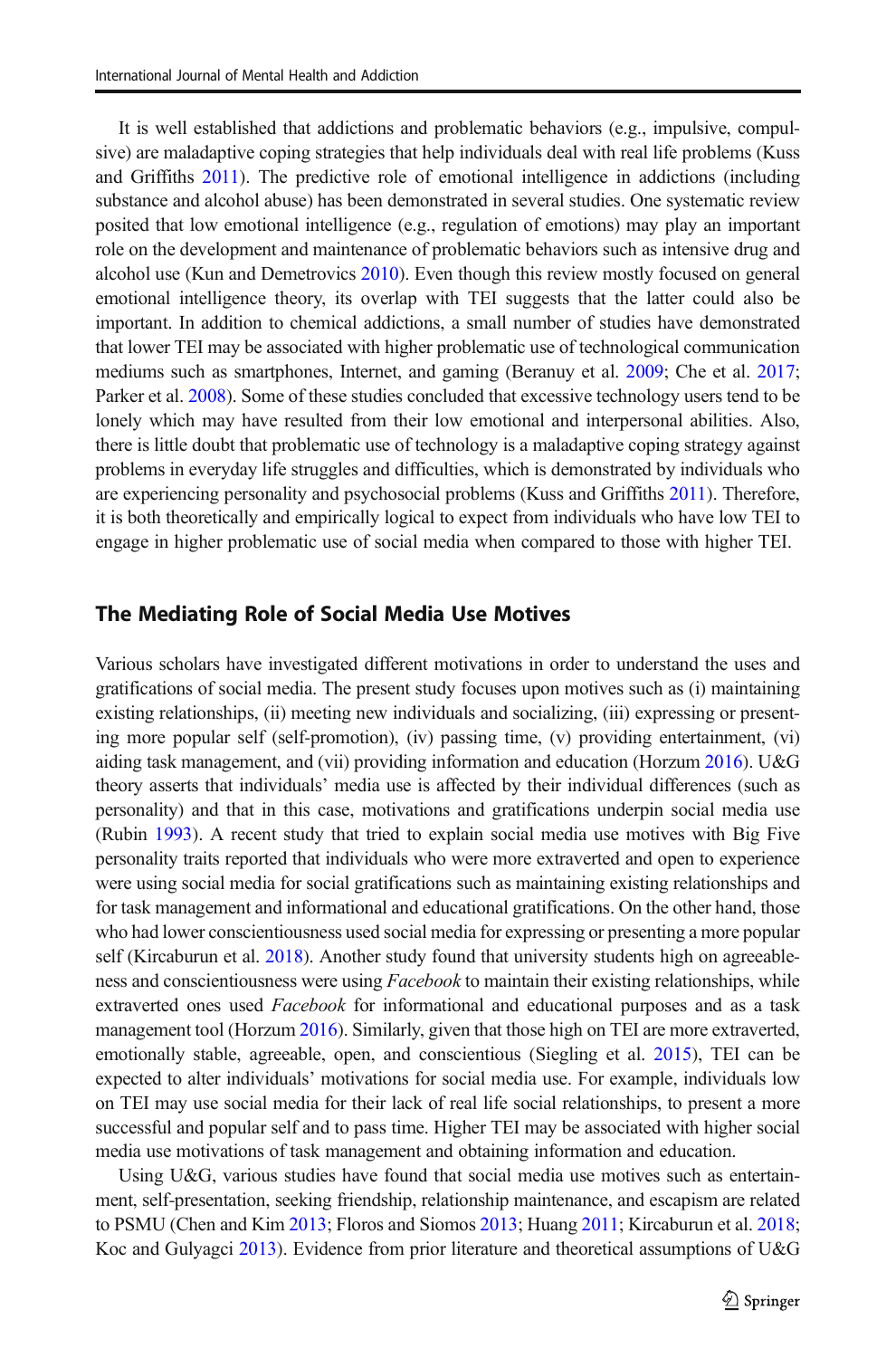suggest that social media use motives will vary according to different levels of TEI. In turn, motivations for engaging in social media use should influence PSMU. Thus, social media use motives should account for the relationship between trait emotional intelligence and PSMU. Based on the theoretical assumptions of the I-PACE model, U&G, and extant empirical evidence, the present study tested a mediation model to explore the direct and indirect relationships of TEI with PSMU via social media use motives.

# **Methods**

## **Participants**

Participants were recruited using a mixed methods approach. The study was first promoted in via social media groups and 121 individuals completed an online survey. Given the lower than expected number of participants, the same survey was administered (offline and in class) to students attending a Turkish state university. All participants were informed regarding the sole criterion for inclusion to the study, which was to have an active social media account. The final sample comprised 444 individuals, whose ages ranged from 18 to 43 years ( $M_{\text{age}} = 20.45$ , SD = 3.57; 75% female). Participants provided informed consent and completed the questionnaires voluntarily and anonymously.

## **Measures**

Social Media Use Questionnaire The Social Media Use Questionnaire (SMUQ) assesses problematic use of social media and comprises nine items on a 5-point Likert scale from "never" to "always" (e.g., "I feel anxious, when I am not able to check my social network account"). The scale has two factors (i.e., withdrawal and compulsion) and was developed by Xanidis and Brignell [\(2016\)](#page-9-0) and adapted to Turkish (Kircaburun et al. [2018\)](#page-8-0). The SMUQ showed high internal consistency in the present study ( $\alpha = 0.84$ ).

Trait Emotional Intelligence Questionnaire-Short Form The TEIQ-SF comprises 20 items on a 7-point Likert scale from "absolutely disagree" to "absolutely agree" and consists of four factors: emotionality (e.g., "I often find it difficult to recognize what emotion I'm feeling"), self-control (e.g., "I tend to get 'carried away' easily"), well being (e.g., "I generally believe that things will work out fine in my life"), and sociability (e.g., "I can deal with people effectively^). Previous studies have reported optimal validity and reliability of the Turkish form (Deniz et al. [2013;](#page-8-0) Petrides and Furnham [2003](#page-9-0)). The scale also showed high internal consistency in the present study ( $\alpha = 0.87$ ).

Social Media Use Motives Social media use motives were assessed using one item from each of seven dimensions in the Facebook Usage Aims Scale (Horzum [2016\)](#page-8-0) starting with the words "I use social media because I can..." and are responded to with the following responses: (i) "maintain my existing relationships", (ii) "meet new people and socialize", (iii) "express or present myself as being more popular", (iv) "pass time", (v) "entertain myself", (vi) "manage my tasks and media (videos, photos, etc.)", and (vii) "access information and education". The word "Facebook" was replaced with "social media." Participants were asked to choose options that were on a 5-point Likert scale from "never" to "always".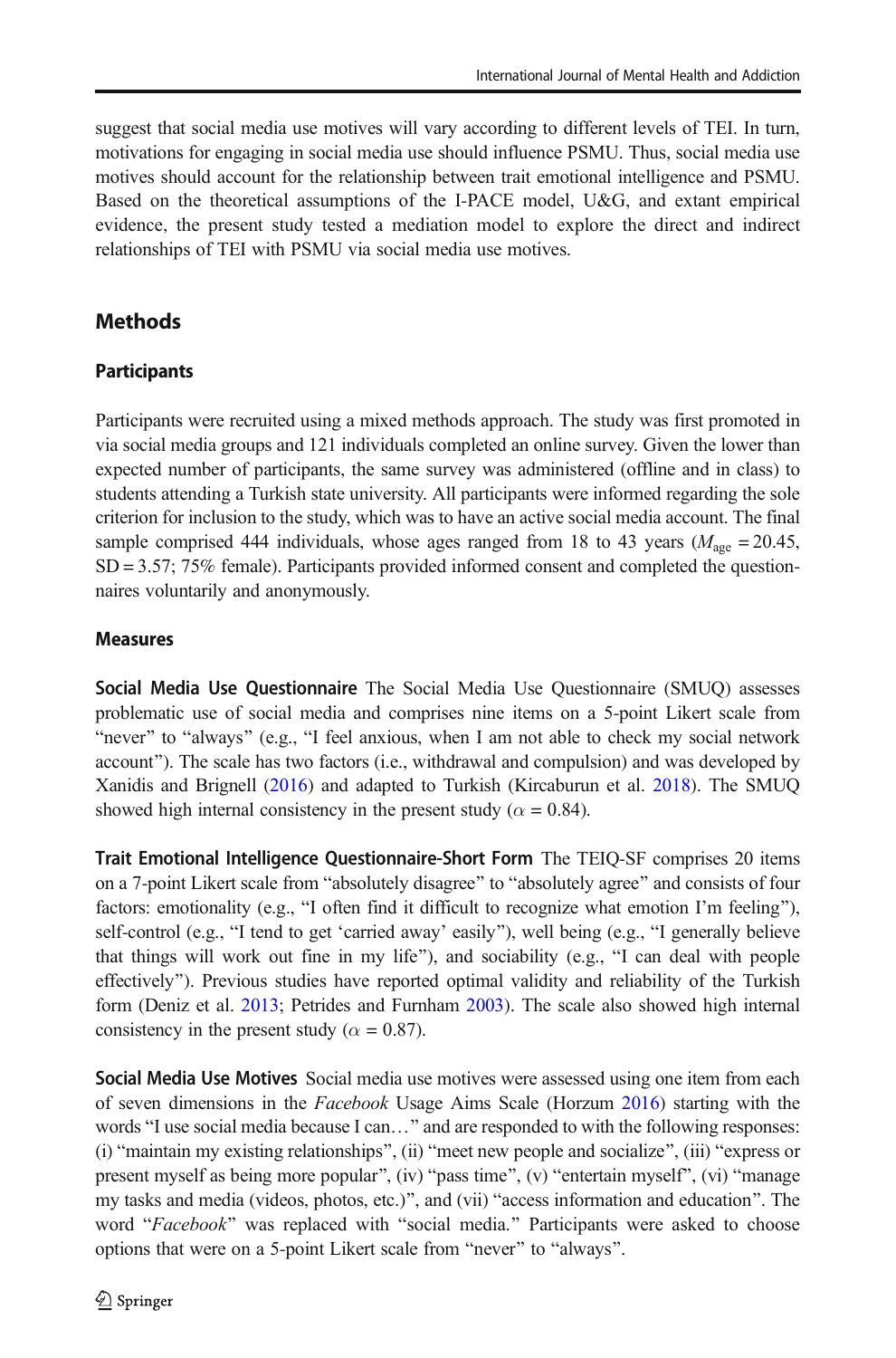#### Statistical Analysis

The present study used frequency and descriptive statistics, Pearson's correlation tests, and path analysis. The statistical analyses were carried out with SPSS 23 and AMOS 23 software. In the path analysis, maximum likelihood estimation method was used. Direct and indirect relationships were analyzed via using the bootstrapping method with 5000 bootstrap samples and 95% bias-corrected confidence intervals. Cutoff criteria (Hu and Bentler [1999](#page-8-0)) for goodness of fit indices were examined in order to decide model fit. However, after identifying covariances between mediator variables (these are not depicted in the figure), a saturated model was obtained, in which all fit indices had perfect values and there were no modification indices. Indirect pathways were tested for significance by using an estimand (Gaskin [2016](#page-8-0)).

### **Results**

Frequency statistics, mean scores, standard deviations, minimum–maximum scores, and correlation coefficients are shown in Tables 1 and [2](#page-5-0). Participants were asked to choose their three most used social media platforms among Whatsapp, Instagram, Facebook, Twitter, Snapchat, Youtube, and Google+. Whatsapp and Instagram were reported as the most popular social media platforms. All independent and mediator variables, apart from the information and education use motive of social media ( $r = .08$ ,  $p > .05$ ), were weakly to moderately correlated with problematic social media use (PSMU).

Path analysis was used to test the hypothesized model (Fig. [1\)](#page-5-0). Results demonstrated that trait emotional intelligence (TEI) was directly associated with PSMU ( $\beta = -0.39$ ,  $p < .001$ ; 95% CI [−0.46, −0.31]) and indirectly  $(\beta = 0.07, p < 0.01; 95\%$  CI [−0.11, −0.03]) via social media use motives of expressing or presenting a popular self and passing time (see Table [3](#page-6-0)). TEI explained 1% of meeting new individuals and socializing, 6% of expressing or presenting a more popular self, 2% of passing time, 2% of getting information and education, and the model explained 35% of PSMU (Fig. [2](#page-6-0)).

| <b>Table 1</b> Demographic features of<br>the participants $(N = 444)$ |                                     | $\%$ $(n)$ |
|------------------------------------------------------------------------|-------------------------------------|------------|
|                                                                        | Gender                              |            |
|                                                                        | Male                                | 25(110)    |
|                                                                        | Female                              | 75 (334)   |
|                                                                        | Daily social media use time         |            |
|                                                                        | Less than 2 h                       | 17(51)     |
|                                                                        | $2-4h$                              | 50 (223)   |
|                                                                        | More than 4 h                       | 33 (146)   |
|                                                                        | Most popular social media platforms |            |
|                                                                        | WhatsApp                            | 87 (387)   |
|                                                                        | Instagram                           | 77 (342)   |
|                                                                        | YouTube                             | 53 (237)   |
|                                                                        | Twitter                             | 23(103)    |
|                                                                        | Facebook                            | 19(85)     |
|                                                                        | $Google+$                           | 17(77)     |
|                                                                        | Snapchat                            | 8(36)      |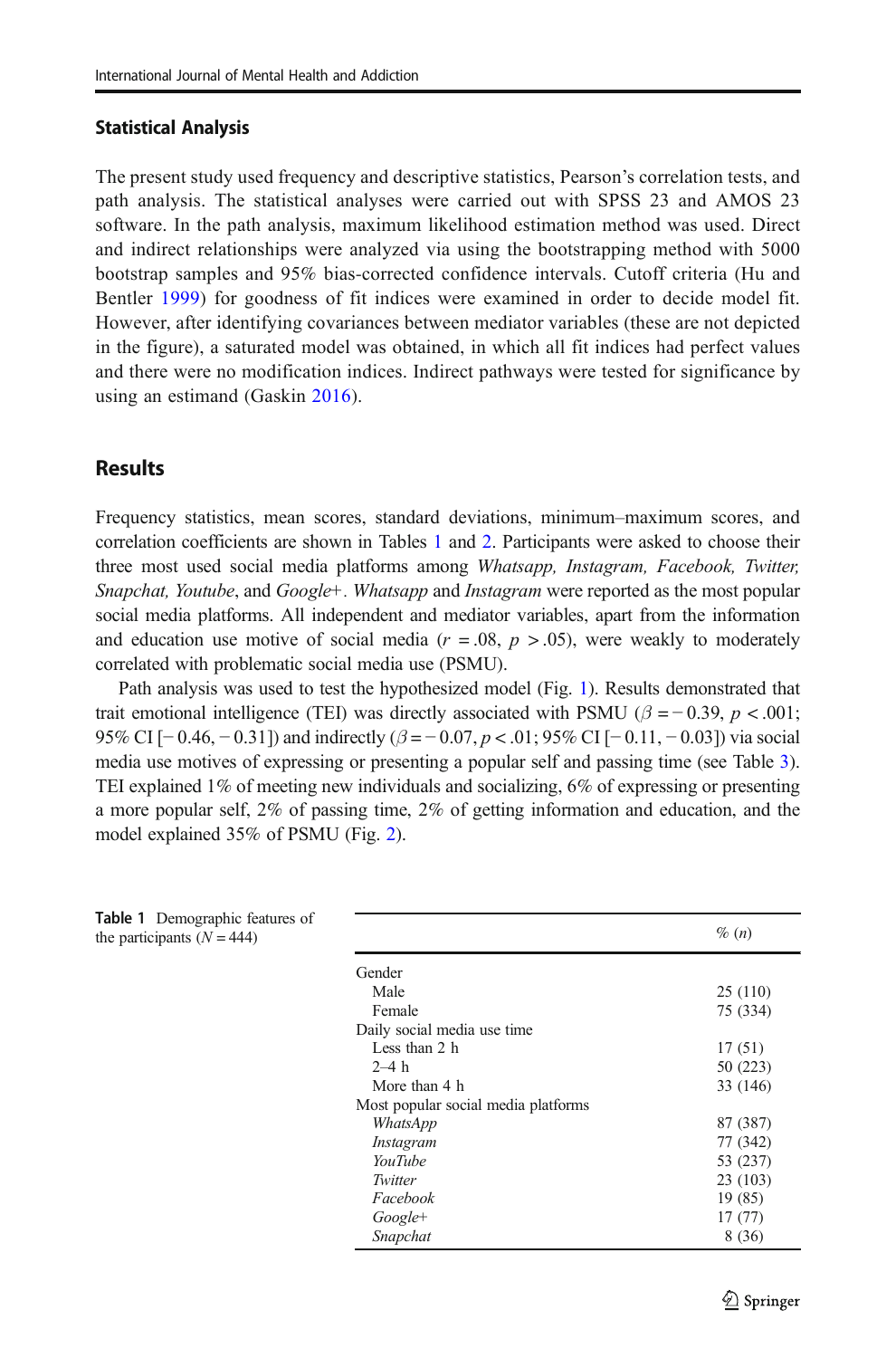|                                        | 1.         | 2.         | 3.        | 4.        | 5.        | 6.        | 7.        | 8.       | 9.      |
|----------------------------------------|------------|------------|-----------|-----------|-----------|-----------|-----------|----------|---------|
| 1. Problematic social $-$<br>media use |            |            |           |           |           |           |           |          |         |
| 2. Trait emotional<br>intelligence     | $-0.45***$ |            |           |           |           |           |           |          |         |
| 3. Maintain existing<br>relationship   | $0.19***$  | $-0.00$    |           |           |           |           |           |          |         |
| 4. Meet new people<br>& socialize      | $0.27***$  | $-0.08$    | $0.26***$ |           |           |           |           |          |         |
| 5. Express & present<br>a popular self | $0.31***$  | $-0.24***$ | $0.10*$   | $0.30***$ |           |           |           |          |         |
| 6. Pass time                           | $0.33***$  | $-0.16**$  | $0.21***$ | $0.18***$ | $0.21***$ |           |           |          |         |
| 7. Entertainment                       | $0.26***$  | $-0.06$    | $0.16**$  | $0.16**$  | 0.05      | $0.50***$ |           |          |         |
| 8. Task management                     | $0.19***$  | $-0.01$    | $0.11*$   | $0.18***$ | $0.19***$ | $0.17***$ | $0.26***$ |          |         |
| 9. Information and<br>education        | $-0.08$    | $0.14**$   | 0.09      | $-0.12**$ | $-0.11*$  | $-0.11*$  | $-0.01$   | $0.16**$ |         |
| Mean                                   | 2.71       | 4.59       | 3.12      | 2.11      | 1.54      | 3.57      | 4.03      | 3.05     | 3.43    |
| SD                                     | 0.75       | 0.90       | 1.16      | 1.08      | 0.90      | 1.08      | 0.84      | 1.25     | 0.97    |
| Score Ranges                           | 1.00-4.89  | $1 - 7$    | $1 - 5$   | $1 - 5$   | $1 - 5$   | $1 - 5$   | $1 - 5$   | $1 - 5$  | $1 - 5$ |

<span id="page-5-0"></span>Table 2 Mean scores, standard deviations, score ranges, and Pearson correlation coefficients of the study variables

 $**p* < .05; ***p* < .01; ****p* < .001$ 

# Discussion

The present study examined the complex relationship between trait emotional intelligence (TEI) and problematic social media use (PSMU) using a complex mediation model. According to the results of the path analyses, TEI was moderately directly and weakly indirectly



Fig. 1 Hypothesized model testing the mediator role of social media use motives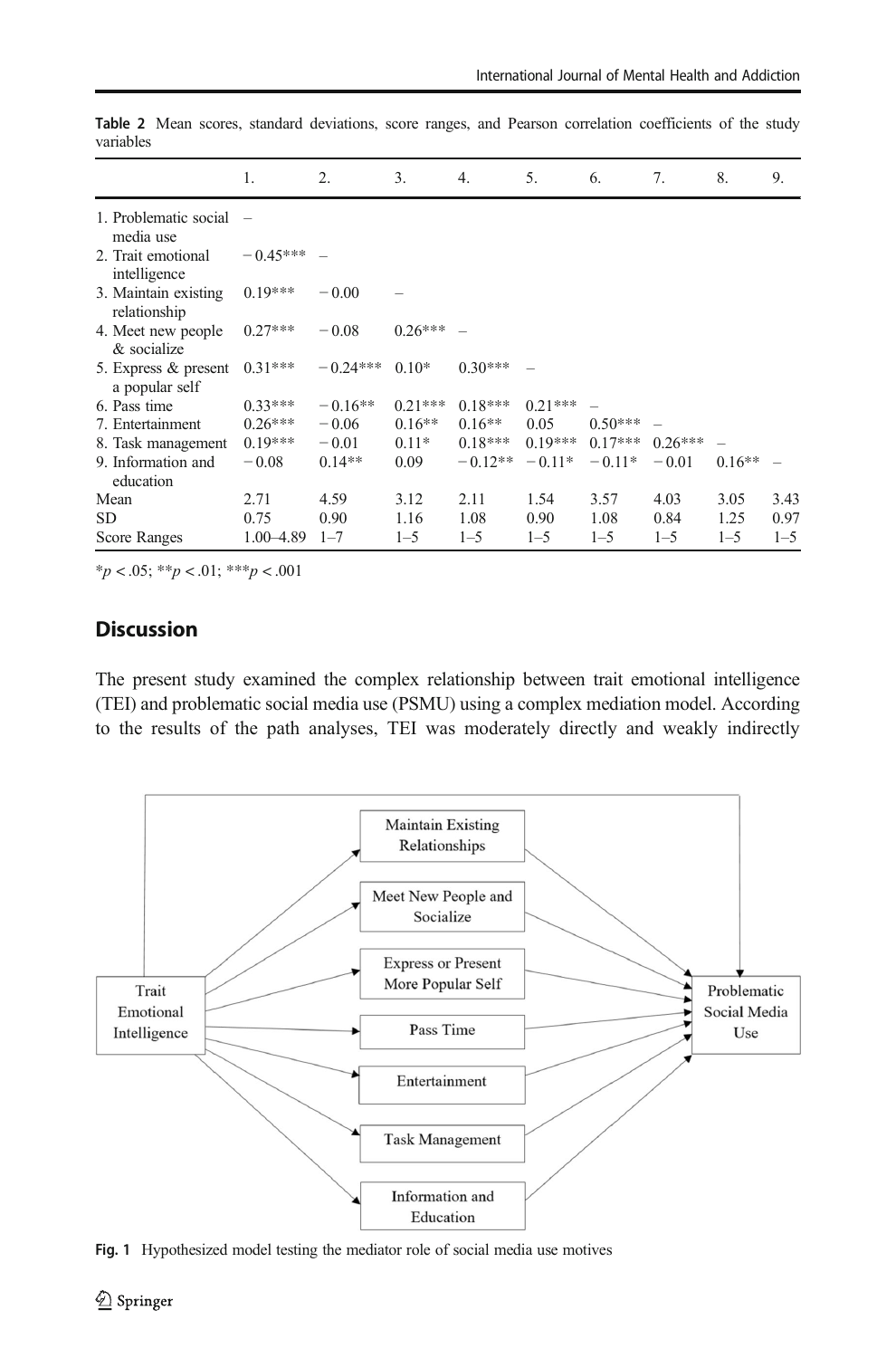|                                                                                                                                                                                                                                                               | Effect                                                          | S.E.                                 | % explained of total effect               |
|---------------------------------------------------------------------------------------------------------------------------------------------------------------------------------------------------------------------------------------------------------------|-----------------------------------------------------------------|--------------------------------------|-------------------------------------------|
| TEI $\rightarrow$ PSMU (total effect)<br>TEI $\rightarrow$ PSMU (direct effect)<br>TEI $\rightarrow$ PSMU (total indirect effect)<br>TEI $\rightarrow$ MEPO $\rightarrow$ PSMU (indirect effect)<br>TEI $\rightarrow$ PT $\rightarrow$ PSMU (indirect effect) | $-0.46***$<br>$-0.39***$<br>$-0.07**$<br>$-0.03**$<br>$-0.02**$ | 0.04<br>0.04<br>0.02<br>0.01<br>0.01 | $\overline{\phantom{a}}$<br>85<br>15<br>6 |

<span id="page-6-0"></span>Table 3 Standardized estimates of total, direct, and indirect effects on problematic social media use and mediator variables

Only significant indirect effects are shown in the table

S.E. standardized error, PSMU problematic social media use, TEI trait emotional intelligence, MEPO express or present a more popular self, PT pass time

 $**p < .01; ***p < .001$ 

associated with PSMU via the motives of expressing or presenting a more popular self and passing time.

TEI was directly associated with PSMU. This result may be interpreted in that individuals who are lower on TEI use PSMU as a coping strategy to deal with their real life troubles (Petrides et al. [2007\)](#page-9-0) because prior studies indicate that individuals with lower TEI experience health, psychological, and behavioral problems more frequently than those who have higher TEI (Austin et al. [2005](#page-8-0); Gugliandolo et al. [2015](#page-8-0)). Also, individuals who have lower TEI have higher scores on rumination (Petrides et al. [2007](#page-9-0)), which may be another explanation for this direct relationship. Rumination refers to the "intrusive thoughts or images about past mistakes or failures that cause negative feelings when they occur^ (McLaughlin et al. [2007,](#page-9-0) p. 27).



Fig. 2 Final model of the significant path coefficients between trait emotional intelligence, social media use motives, and problematic social media use. For clarity, correlations between the mediator variables have not been depicted in the figure and insignificant path coefficients have been depicted as dashed lines. \*p < .05; \*\*p < .01; \*\*\* $p < .001$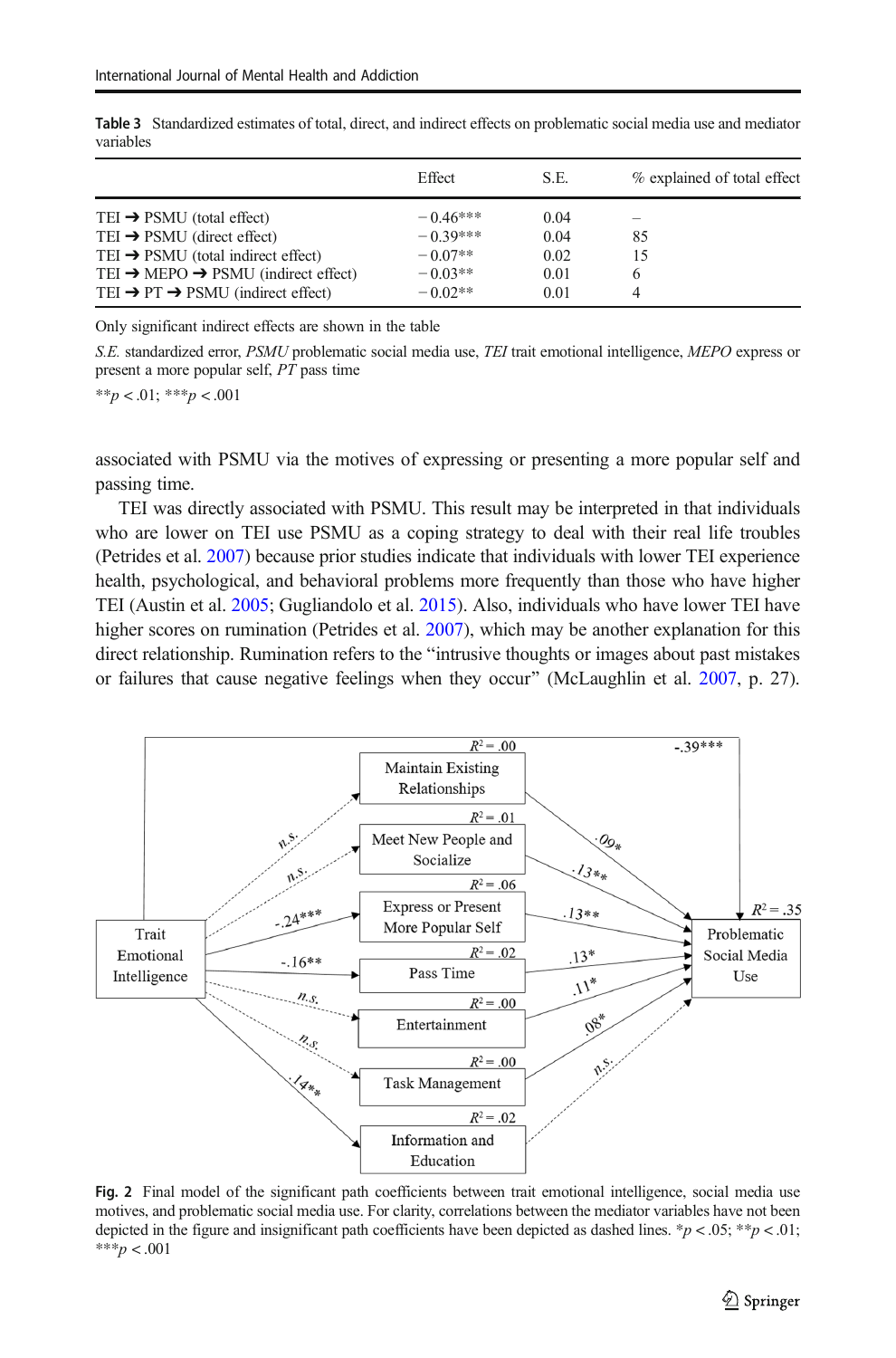Those who have lower TEI may be expected to experience more ruminative intrusions and in order to cope with or avoid these unpleasant thoughts they may engage in increased PSMU.

Social media use motives accounted for only a small part of the relationship between TEI and PSMU. Individuals with lower TEI used social media more to express and present themselves as being more popular and to pass time. In turn, these motives were associated with higher PSMU. This finding is consistent with the existing studies suggesting that self-presentation and escapism motives are among the motives that may lead to problematic use (Chen and Kim [2013;](#page-8-0) Floros and Siomos [2013;](#page-8-0) Kircaburun et al. [2018](#page-8-0)). It may be that TEI is positively associated with academic performance and success (Qualter et al. [2012;](#page-9-0) Perera and DiGiacomo [2013](#page-9-0); Petrides et al. [2004\)](#page-9-0); therefore, individuals low on TEI might be using social media excessively as a procrastination or avoidance behavior from real life responsibilities (Meier et al. [2016\)](#page-9-0). Moreover, selfpromotion on social media has been found to be related with higher Machiavellianism (Rosenberg and Egbert [2011\)](#page-9-0), whereas Machiavellianism is also associated with lower TEI (Petrides et al. [2011](#page-9-0)).

The present study has a number of limitations that should be taken into account when interpreting the findings. First, the cross-sectional design prevents the authors from drawing causal relationships. In order to be able to indicate causality and confidently identify the directions of these relationships, future studies need to employ longitudinal designs. Second, the research data were collected via self-report questionnaires that are vulnerable to wellknown biases. Future studies require more in-depth analysis using qualitative or mixed methods. Finally, the non-representative study sample mostly comprised emerging adult students from a single university in Turkey; therefore, generalizability of the results is limited both age-wise and cross-culturally. Future studies need to replicate the findings in the present study using different age group samples from other cultures.

Despite its limitations, the present study is the first to demonstrate the direct and indirect associations between trait emotional intelligence and problematic social media via social media use motives of expressing or presenting a more popular self and passing time. The findings of the present study suggest that when considering PSMU and social media use motives, trait emotional intelligence should be taken into account. Future studies should investigate the relationship between facets of trait emotional intelligence and problematic social media use and the mediating roles of different psychosocial risk factors other than self-esteem and depression.

#### Compliance with Ethical Standards

Conflict of Interest The authors declare that they have no conflict of interest.

Ethical Approval All procedures performed in this study involving human participants were in accordance with the ethical standards of University's Research Ethics Board and with the 1975 Helsinki Declaration.

Informed Consent Informed consent was obtained from all participants.

Open Access This article is distributed under the terms of the Creative Commons Attribution 4.0 International License (http://creativecommons.org/licenses/by/4.0/), which permits unrestricted use, distribution, and reproduction in any medium, provided you give appropriate credit to the original author(s) and the source, provide a link to the Creative Commons license, and indicate if changes were made.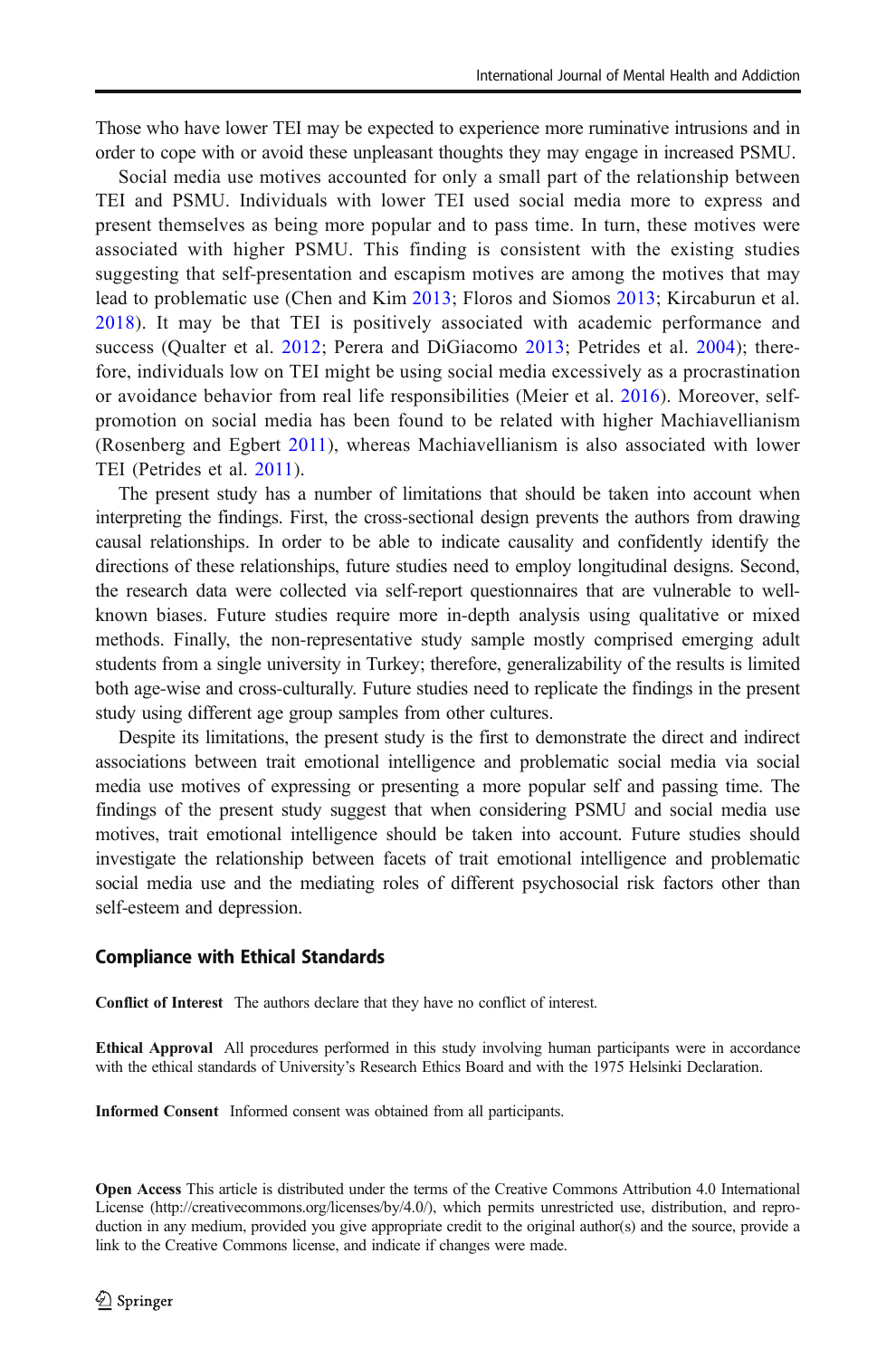### <span id="page-8-0"></span>References

- Alabi, O. F. (2013). A survey of Facebook addiction level among selected Nigerian university undergraduates. New Media and Mass Communication, 10(2012), 70–80.
- Andreassen, C. S., Griffiths, M. D., Gjertsen, S. R., Krossbakken, E., Kvam, S., & Pallesen, S. (2013). The relationships between behavioral addictions and the five-factor model of personality. Journal of Behavioral Addictions, 2(2), 90–99.
- Austin, E. J., Saklofske, D. H., & Egan, V. (2005). Personality, well-being and health correlates of trait emotional intelligence. Personality and Individual Differences, 38(3), 547–558.
- Bányai, F., Zsila, Á., Király, O., Maraz, A., Elekes, Z., Griffiths, M. D., Andreassen, C. S., & Demetrovics, Z. (2017). Problematic social media use: Results from a large-scale nationally representative adolescent sample. PLoS ONE, 12(1), e0169839. <https://doi.org/10.1371/journal.pone.0169839>.
- Beranuy, M., Oberst, U., Carbonell, X., & Chamarro, A. (2009). Problematic internet and mobile phone use and clinical symptoms in college students: The role of emotional intelligence. Computers in Human Behavior, 25(5), 1182–1187.
- Brand, M., Young, K. S., Laier, C., Wölfling, K., & Potenza, M. N. (2016). Integrating psychological and neurobiological considerations regarding the development and maintenance of specific internet-use disorders: An interaction of person-affect- cognition-execution (I-PACE) model. Neuroscience & Biobehavioral Reviews, 71, 252–266.
- Che, D., Hu, J., Zhen, S., Yu, C., Li, B., Chang, X., & Zhang, W. (2017). Dimensions of emotional intelligence and online gaming addiction in adolescence: The indirect effects of two facets of perceived stress. Frontiers in Psychology, 8, 1206.
- Chen, H. T., & Kim, Y. (2013). Problematic use of social network sites: The interactive relationship between gratifications sought and privacy concerns. Cyberpsychology, Behavior, and Social Networking, 16(11), 806–812.
- Deniz, M. E., Özer, E., & Isik, E. (2013). Trait emotional intelligence questionnaire-short form: Validity and reliability studies. Education and Science, 38(169), 407–419.
- Floros, G., & Siomos, K. (2013). The relationship between optimal parenting, Internet addiction and motives for social networking in adolescence. Psychiatry Research, 209(3), 529–534.
- Gaskin, J. (2016). Gaskination's statistics. Retrieved July 22, 2018, from: <http://statwiki.kolobkreations.com>.
- Gugliandolo, M. C., Costa, S., Cuzzocrea, F., Larcan, R., & Petrides, K. V. (2015). Trait emotional intelligence and behavioral problems among adolescents: A cross-informant design. Personality and Individual Differences, 74, 16–21.
- Hawi, N. S., & Samaha, M. (2017). The relations among social media addiction, self-esteem, and life satisfaction in university students. Social Science Computer Review, 35(5), 576–586.
- Horzum, M. B. (2016). Examining the relationship to gender and personality on the purpose of Facebook usage of Turkish university students. Computers in Human Behavior, 64, 319–328.
- Hu, L. T., & Bentler, P. M. (1999). Cutoff criteria for fit indexes in covariance structure analysis: conventional criteria versus new alternatives. Structural Equation Modeling: A Multidisciplinary Journal, 6(1), 1–55.
- Huang, H. (2011). Social media addiction among adolescents in urban China: An examination of sociopsychological traits, uses and gratifications, academic performance, and social capital (Doctoral dissertation). Hong Kong: Chinese University of Hong Kong.
- Jafarkarimi, H., Sim, A. T. H., Saadatdoost, R., & Hee, J. M. (2016). Facebook addiction among Malaysian students. International Journal of Information and Education Technology, 6(6), 465–469.
- Katz, E., Blumler, J. G., & Gurevitch, M. (1973). Uses and gratifications research. The Public Opinion Quarterly, 37(4), 509–523.
- Kircaburun, K., Alhabash, S., Tosuntaş, Ş. B., & Griffiths, M. D. (2018). Uses and gratifications of problematic social media use among university students: A simultaneous examination of the Big Five of personality traits, social media platforms and social media use motives. International Journal of Mental Health and Addiction. <https://doi.org/10.1007/s11469-018-9940-6> .
- Koc, M., & Gulyagci, S. (2013). Facebook addiction among Turkish college students: The role of psychological health, demographic, and usage characteristics. Cyberpsychology, Behavior, and Social Networking, 16(4), 279–284.
- Kun, B., & Demetrovics, Z. (2010). Emotional intelligence and addictions: A systematic review. Substance Use & Misuse, 45(7–8), 1131–1160.
- Kuss, D. J., & Griffiths, M. D. (2011). Online social networking and addiction A review of the psychological literature. International Journal of Environmental Research and Public Health, 8(9), 3528–3552.
- Kuss, D. J., & Griffiths, M. D. (2017). Social networking sites and addiction: Ten lessons learned. International Journal of Environmental Research and Public Health, 14(3), 311.